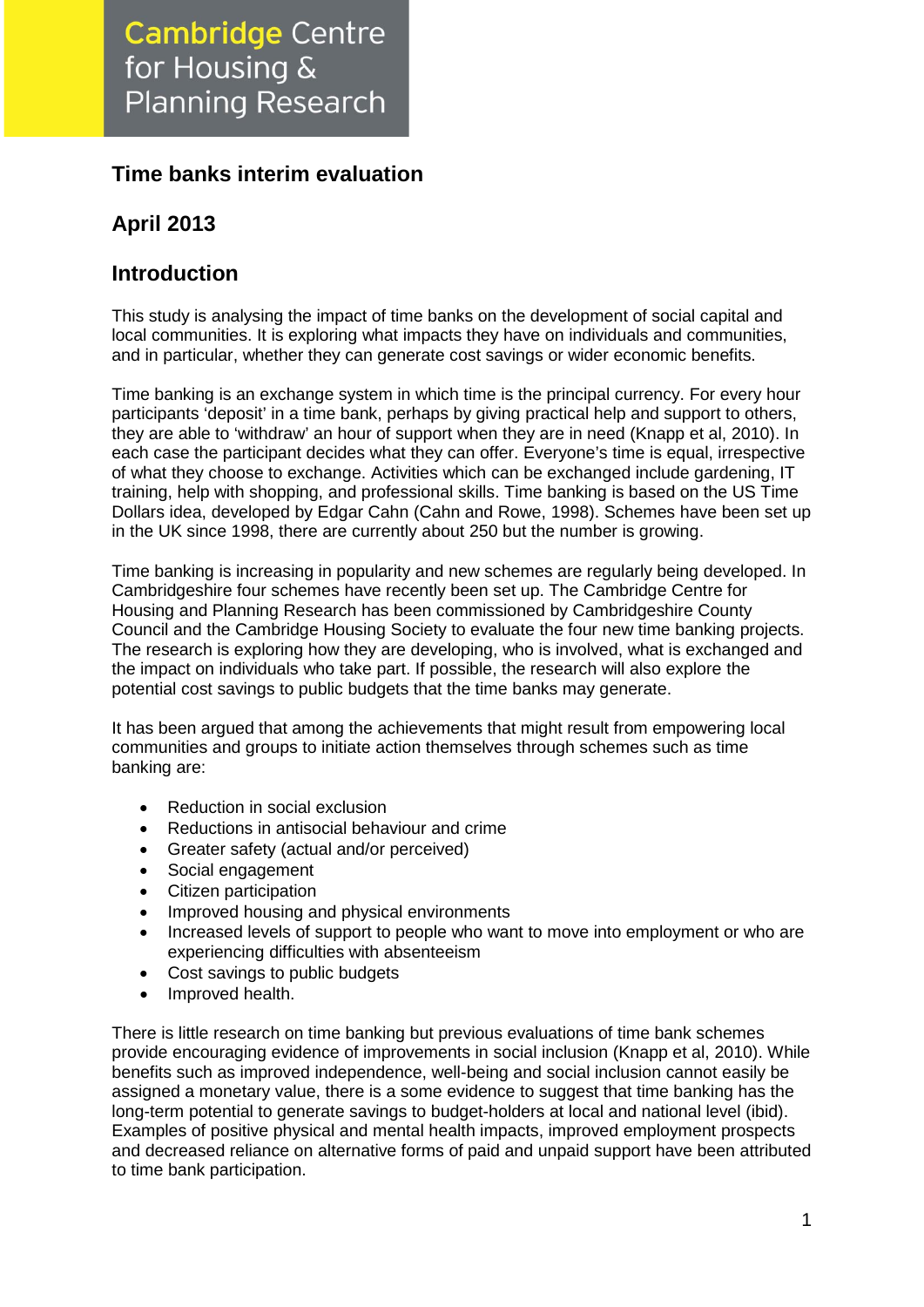One way to understand time banking is as a building block of social capital. Social capital describes the pattern and intensity of networks among people and the shared values that arise from those networks (Muir 2006). Developing social capital through projects that build community capacity has the potential to benefit the community at large, as well as providing personal benefits for the individuals, recipients and providers involved in such initiatives. It is believed that time banks can strengthen local community networks, support social justice objectives and make more effective use of the assets and resources existing within a community. It is possible that schemes such as time banking can build social, economic and political capital**.**

Another way to understand time banking is as a form of co-production. The co-production principle asserts that there is more capacity in an economic system than that simply defined by the market. For example, the market assigns a high value, through price, to resources that are scarce, and a low value to things that are commonly or universally available. That means the market doesn't adequately value certain activities until they become truly scarce: caring, learning, imparting values, sharing, socialising, raising children, being a good neighbour, helping others - all contributions that can be made by every human being. In this understanding, time banking is a way of revaluing activities that may be outside of the market economy and constitutes an alternative to the market.

## **Aims of the evaluation**

The aims of the evaluation of the four Cambridgeshire time banks are to analyse:

- How the time banks are developing
- Successes and challenges
- Profile of who is involved
- The nature of activities exchanged
- The impact of involvement on individuals
- Any evidence of value for money and cost savings to the public purse

## **Methods**

#### **Literature, policy and existing evidence review**

A literature and policy review of existing and ongoing work in this field provided a context to the evaluation and will feed into the cost benefit analysis.

#### **Monitoring data**

The existing time bank new member monitoring form was amended to include data relevant for the evaluation on the profile of members, including age, gender and health. All four time banks use the same form to ensure a standard system for data collection. The time bank coordinators enter the data into a software package provided by Timebanking UK, who extracted the data in early March for the interim evaluation. Data will be extracted again once the projects have been operating for a year.

#### **Interviews**

Interviews were conducted with the time bank coordinators to analyse progress, successes and challenges at the interim evaluation stage after the time banks had been operating for six months, and will be conducted again after one year of operation. Interviews with a sample of users of the scheme were also conducted for both stages of the evaluation.

#### **Data analysis of inputs, outputs and outcomes**

The time bank coordinators collected information about the project inputs (e.g. number of participants, time given to the project), the outputs (e.g. activities conducted/services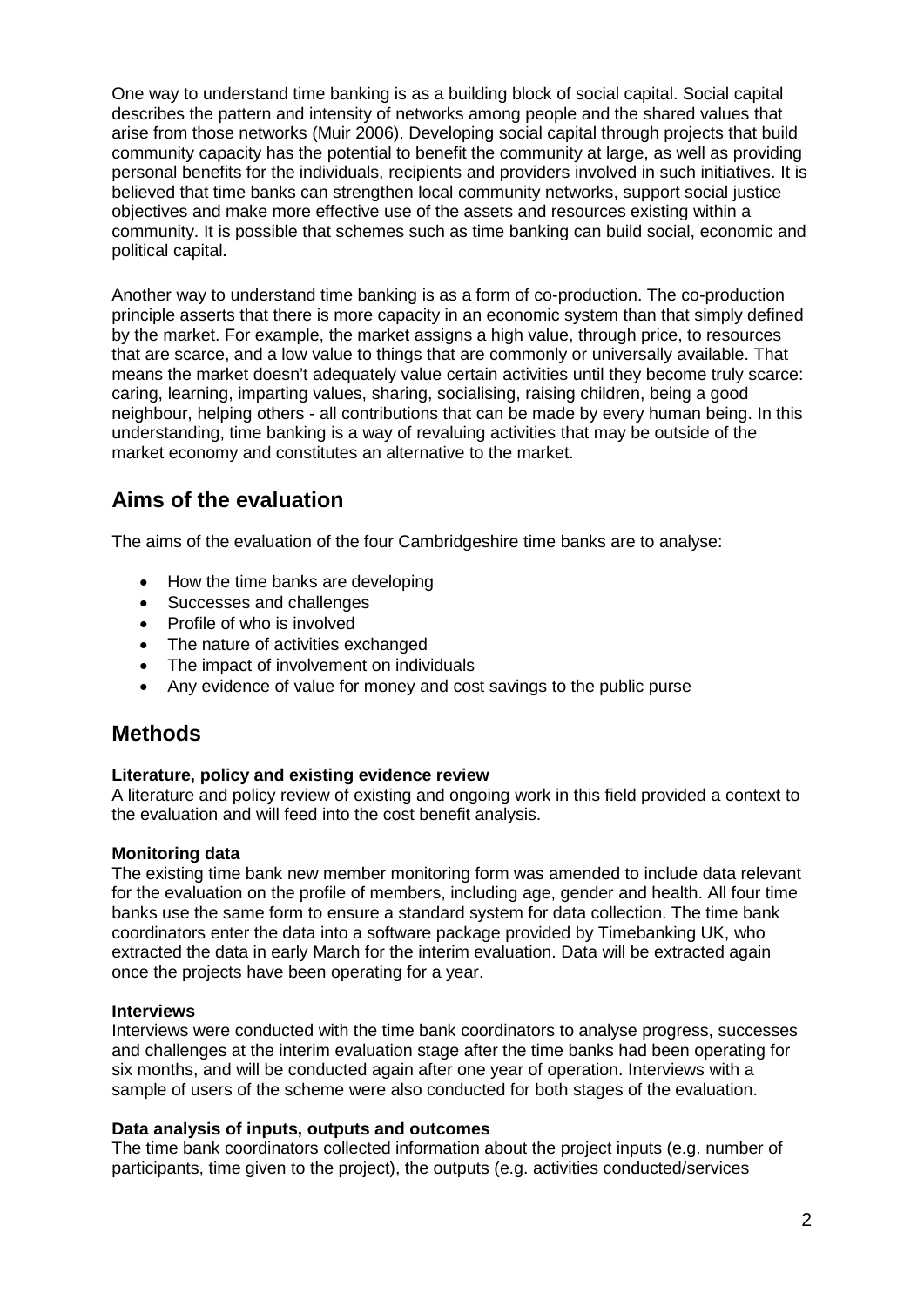provided, number of people provided with services). Interviews were conducted with coordinators and members to identify outcomes (e.g. improved wellbeing, skill development).

#### **Value for money**

These data from the interviews and project monitoring will be used to identify the potential value for money of the scheme and any possible cost savings to public budgets, as far as possible from the available data.

## **The Cambridgeshire time bank project**

There are four time banks in the Cambridgeshire project, Somersham, Cambourne, Littleport and March. Somersham is the longest running of the four time banks and was originally a pilot developed by Cambridgeshire County Council in partnership with Somersham Parish Council, launched in October 2011. With additional funding the other time banks launched in late summer 2012.

The Cambridgeshire Timebank Development project is supported and led by the Cambridgeshire Timebank Steering Group which brings together each of the lead delivery organisations:

- CHS Group
- Somersham Parish Council
- Fenland District Council
- Cambridgeshire County Council (Community Engagement, Adult Social Care, Adult Learning and Skills)
- Citizen Advice Bureau
- Freedom Club Timebank (Cambridge)

The projects aims:

"To invest in community capacity and low level preventative measure and to imbed these principles into forward service planning. The aim of Timebanking in Cambridgeshire is to enable people to support themselves from their community, with the ultimate aim to reduce the potential demand on services in coming years and to create a vibrant alternative social market place, moving people away from a reliance on more costly statutory services". (Partnership Agreement Somersham)

The goal of the project is based around developing social capital and improving welfare of the individuals involved:

"The project follows the Timebank framework and objectives by supporting an innovative form of 'volunteering' based on mutual support that provides a highly effective system for promoting active citizenship, the growth of social capital, community empowerment and community skills. Through the project the Timebank will also enable people to live independently, enables more choice, help to tackle loneliness and isolation, and provides new connections and opportunities for both individuals and communities". (Partnership Agreement Somerhsam)

The projects were supported by grants to fund part time coordinators.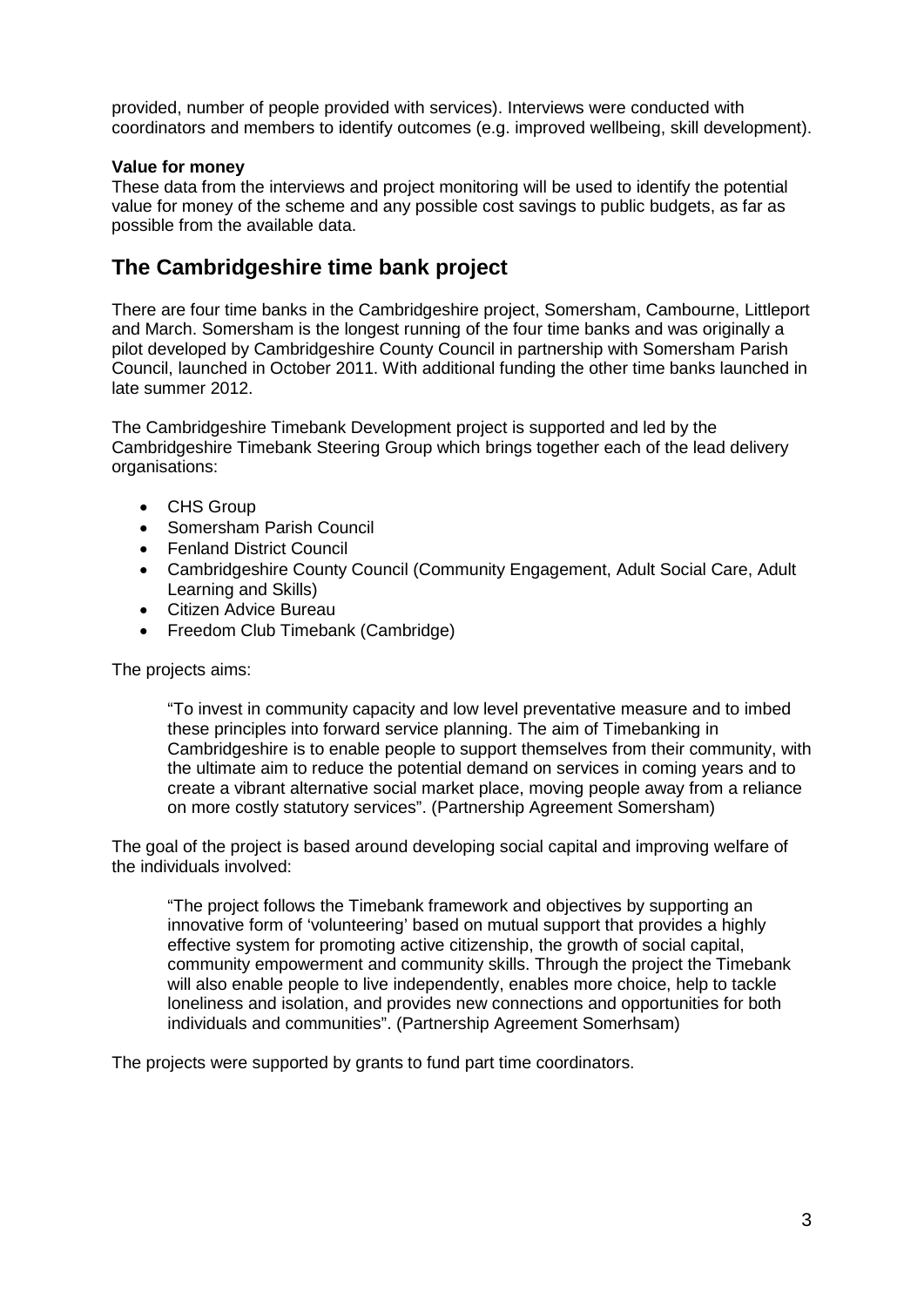# **Member profile**

#### **Number of members**

Across the four time banks by early March 2013 there were 133 members and 18 active organisations.

## **Age**

The age of members is quite evenly distributed across the 25+ to 65+ age ranges.



**Figure 1: Age distribution of time bank members**

## **Gender**

Seventy four per cent of members are female.



**Figure 2: Gender of time bank members**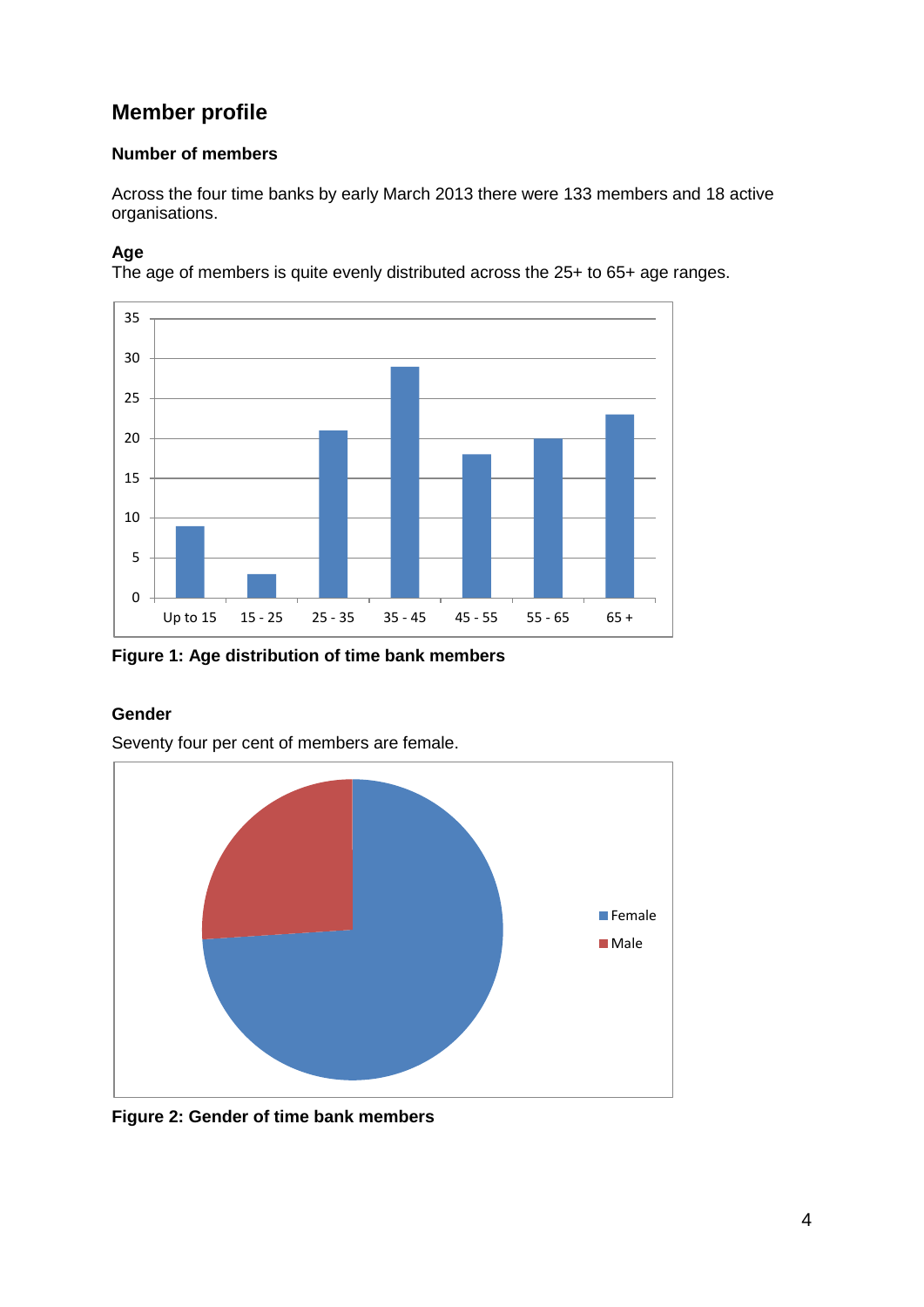## **Ethnicity**

The overwhelming majority of members are white.



**Figure 3: Ethnicity of time bank members**

#### **Income**

Fifty eight per cent of members have an income of less than £300 per week.



**Figure 4: Income level of time bank members**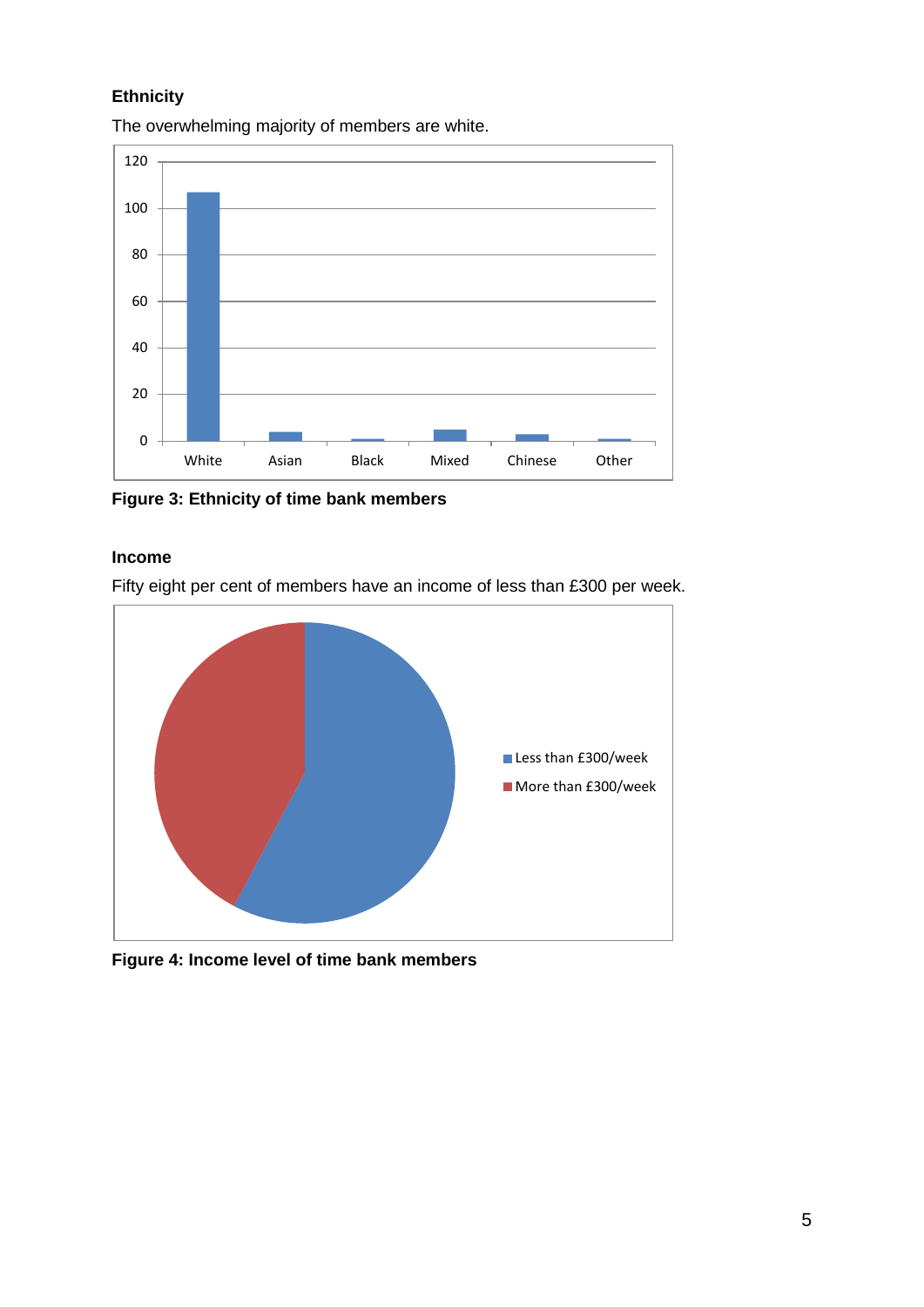### **Employment**

Thirty nine per cent of members are in full or part time employment, 23% are retired, 22% are unemployed.



**Figure 5: Employment status of time bank members**

### **Highest qualification**

Forty two per cent of members have a higher level qualification beyond A levels.



**Figure 6: Education levels of time bank members**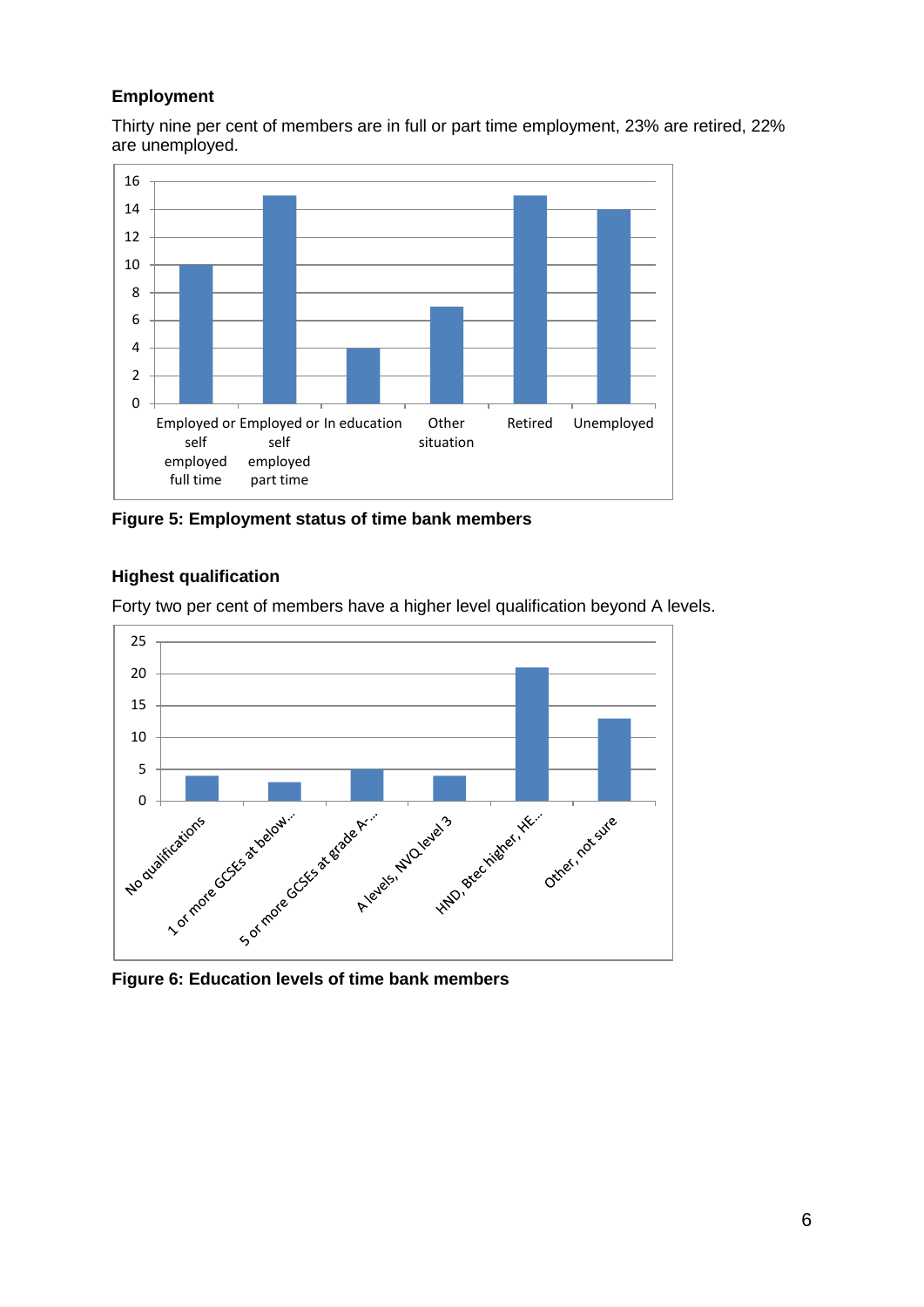#### **Health**



Seventy one per cent of members report having very good or good health.

**Figure 7: Self-reported health of time bank members**

#### **Carers**

Thirteen per cent of members are a carer.



**Figure 8: Time bank members who are carers**

#### **Mobility**

Fifty three per cent of members have access to a car, 17% use a bicycle, and 14% primarily use the bus.

Twenty six per cent of members use some form of walking support, such as a cane, walker or mobility scooter.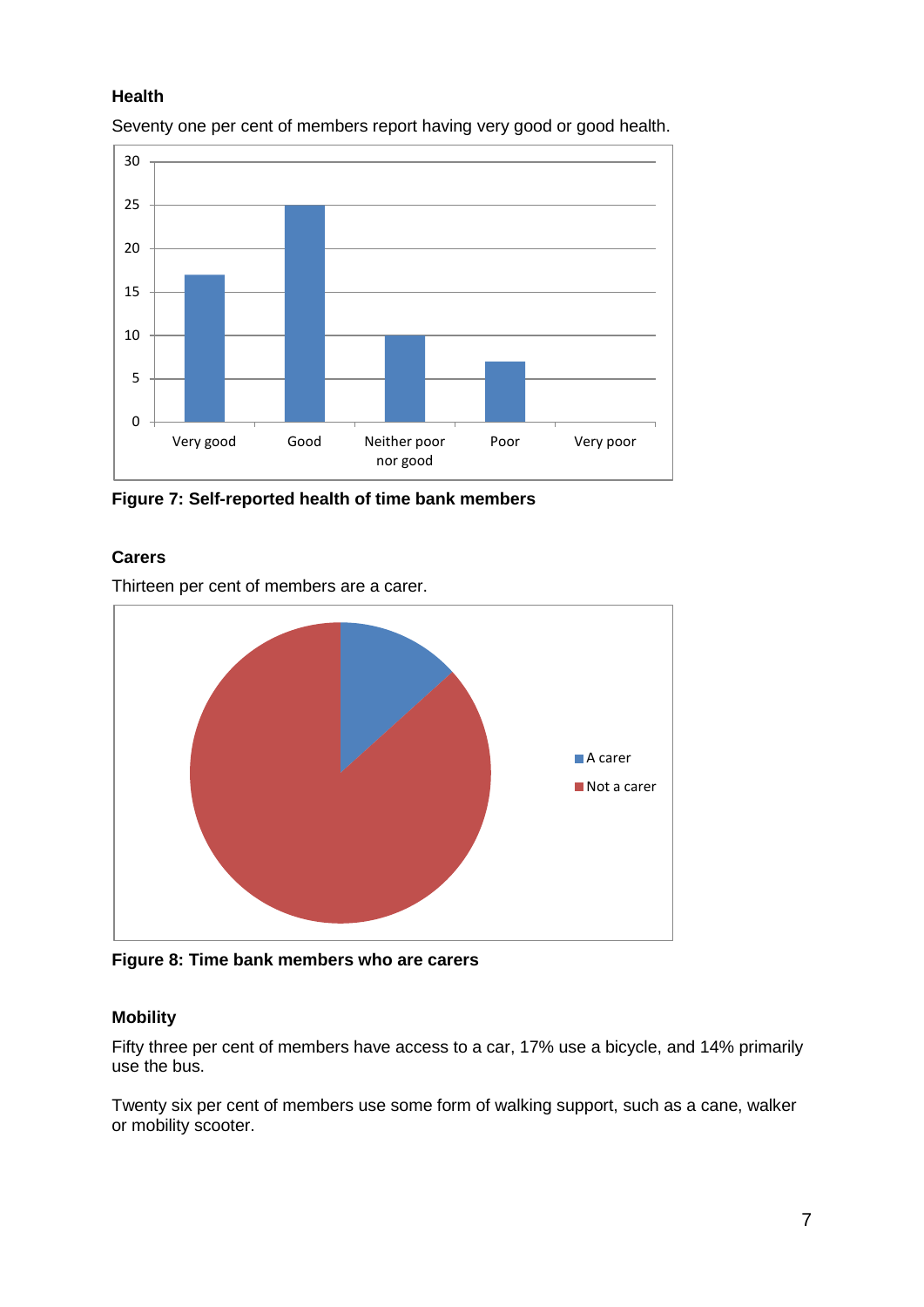#### **Use of care and support services**

Nineteen per cent of members use formal care and support services.



**Figure 9: Use of care and support services by time bank members**

#### **Email**

Seventy seven per cent of members have access to email.



**Figure 10: Email access of time bank members**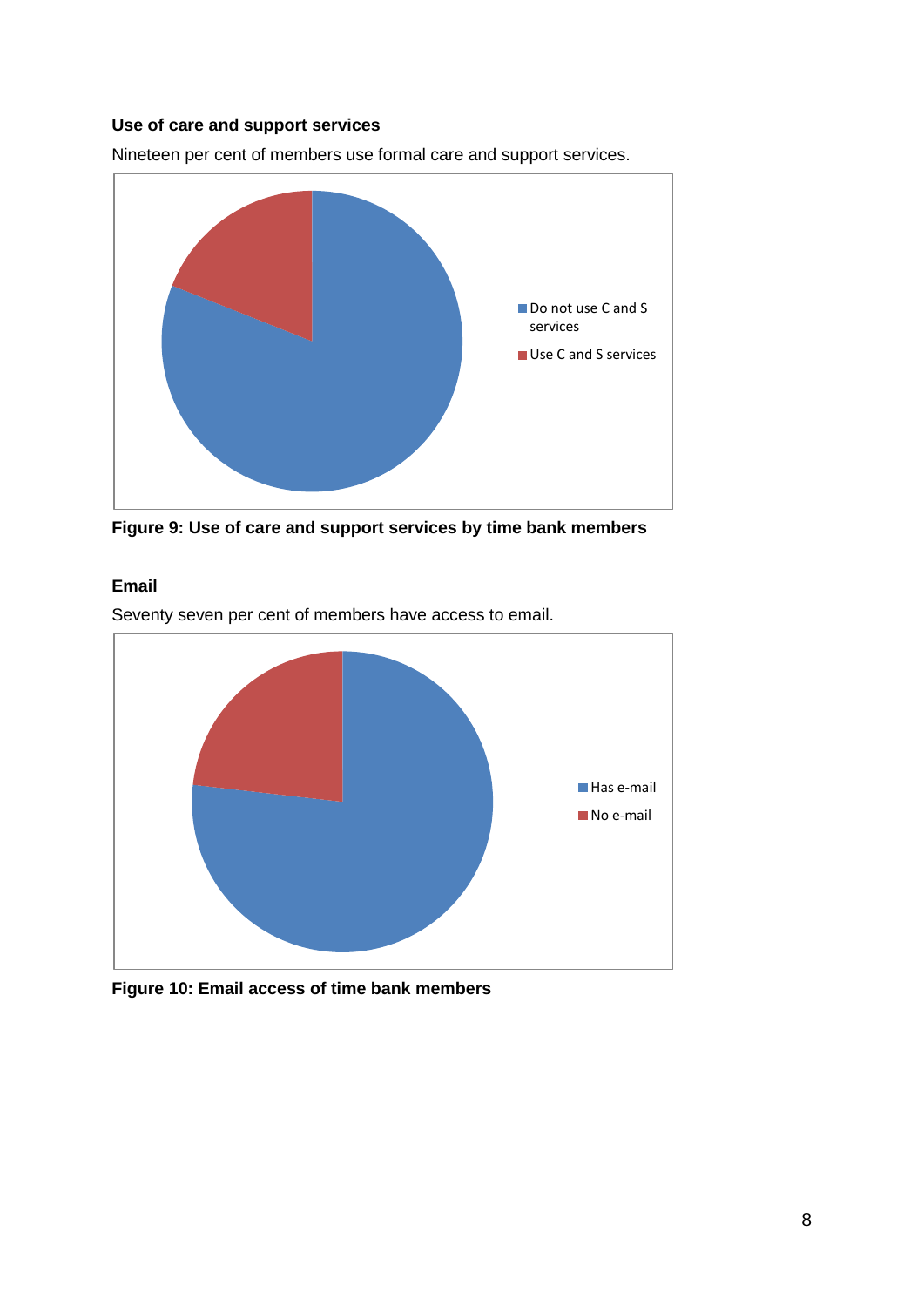#### **Internet access**

Most members, 84%, have access to the internet.



**Figure 11: Internet access of time bank members**

#### **Social media**

Forty four per cent of members use Facebook but 53% do not use any form of social media.



**Figure 12: Use of social media by time bank members**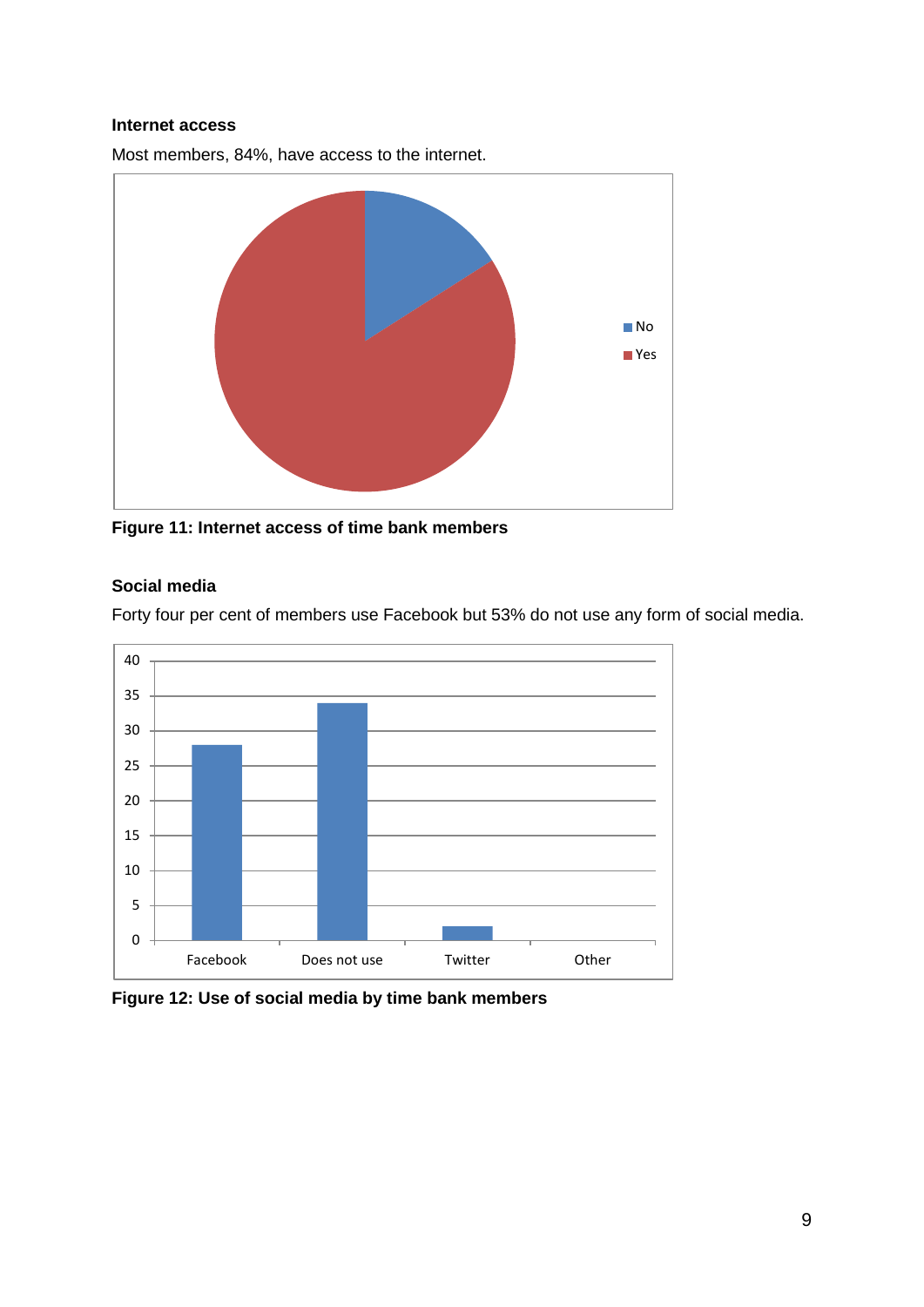#### **Membership of community groups**

Most time bank members are already members of other community groups.



**Figure 13: Membership of other community groups of time bank members**

#### **Feel part of the community**

The responses to how much people feel part of their local community were spread across the distribution.



**Figure 14: Extent members agree to the statement 'I feel that I'm very much part of the local community'**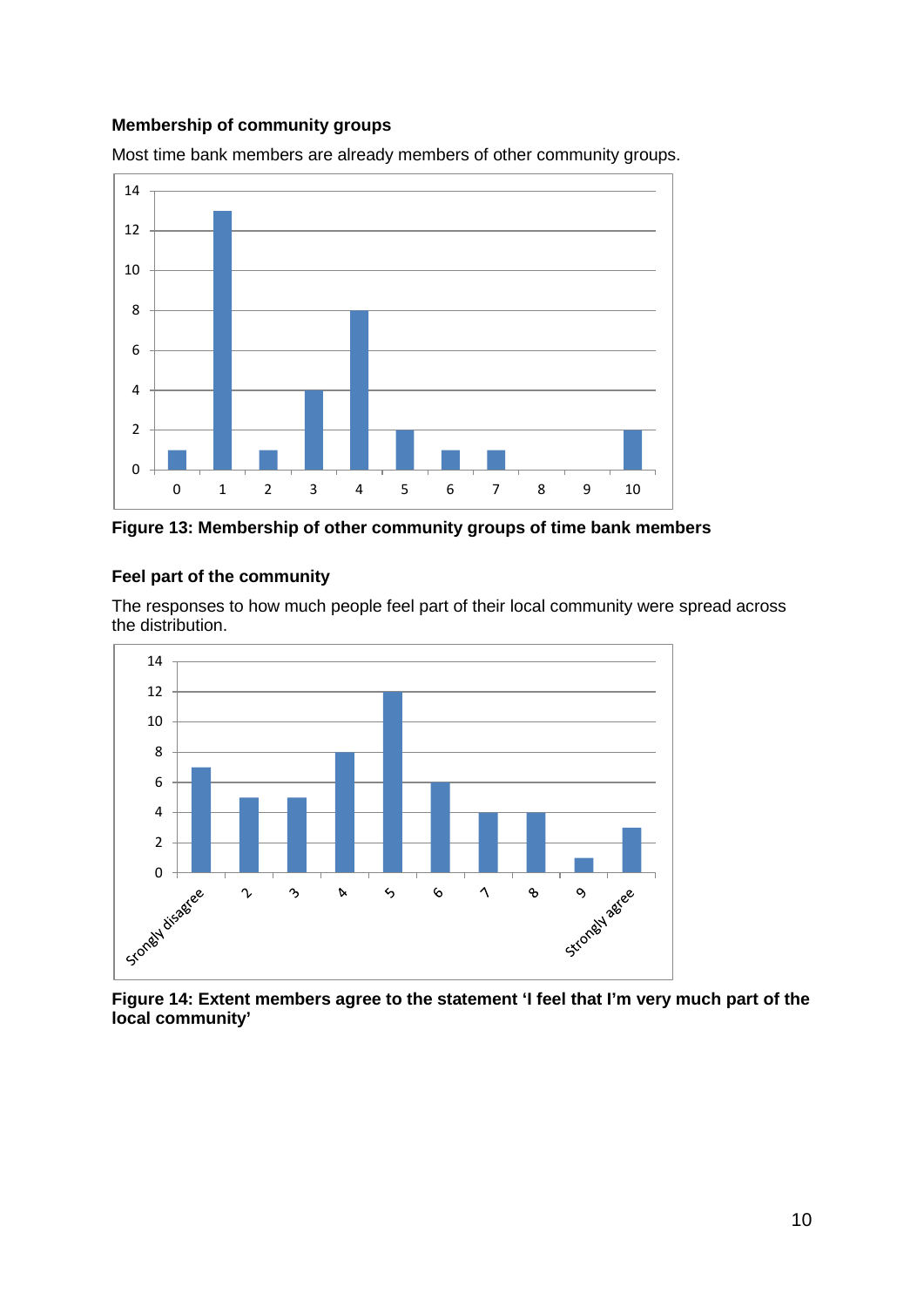# **Exchanges**

The total hours exchanged across the four time banks was 940 hours.

This is 7 hours per member on average.

Based on the UK minimum wage, this is equivalent to almost £6000 of labour<sup>[1](#page-10-0)</sup>. Based on the national median gross hourly earnings of full-time this is equivalent to £11,994<sup>[2](#page-10-1)</sup>

These are the top ten activities exchanged:

| Serving                        | 247    |
|--------------------------------|--------|
| Attending social event         | 112.25 |
| Orchard work                   | 65     |
| <b>Help with Social Events</b> | 36.25  |
| Help with pets                 | 29     |
| <b>Story Telling/Reading</b>   | 29     |
| Leafleting                     | 24     |
| Teaching cookery               | 24     |
| Giving lifts                   | 22.75  |
| Collating magazine             | 22.5   |

It is interesting to note that the top four activities are communal activities, rather than individual ones.



<span id="page-10-0"></span> $1$  UK minimum wage - the main adult rate (for workers 21 and over) will increase by 11p to £6.19 an hour<http://www.hmrc.gov.uk/paye/payroll/day-to-day/nmw.htm>

<span id="page-10-1"></span> $2$  Excluding overtime, median gross hourly earnings of full-time employees were £12.76 per hour in April 2012, Annual Survey of Hours and Earnings, 2012 Provisional Results, [http://www.ons.gov.uk/ons/rel/ashe/annual-survey-of-hours-and-earnings/2012-provisional-results/stb](http://www.ons.gov.uk/ons/rel/ashe/annual-survey-of-hours-and-earnings/2012-provisional-results/stb-ashe-statistical-bulletin-2012.html#tab-Hourly-earnings--excluding-overtime-)[ashe-statistical-bulletin-2012.html#tab-Hourly-earnings--excluding-overtime-](http://www.ons.gov.uk/ons/rel/ashe/annual-survey-of-hours-and-earnings/2012-provisional-results/stb-ashe-statistical-bulletin-2012.html#tab-Hourly-earnings--excluding-overtime-)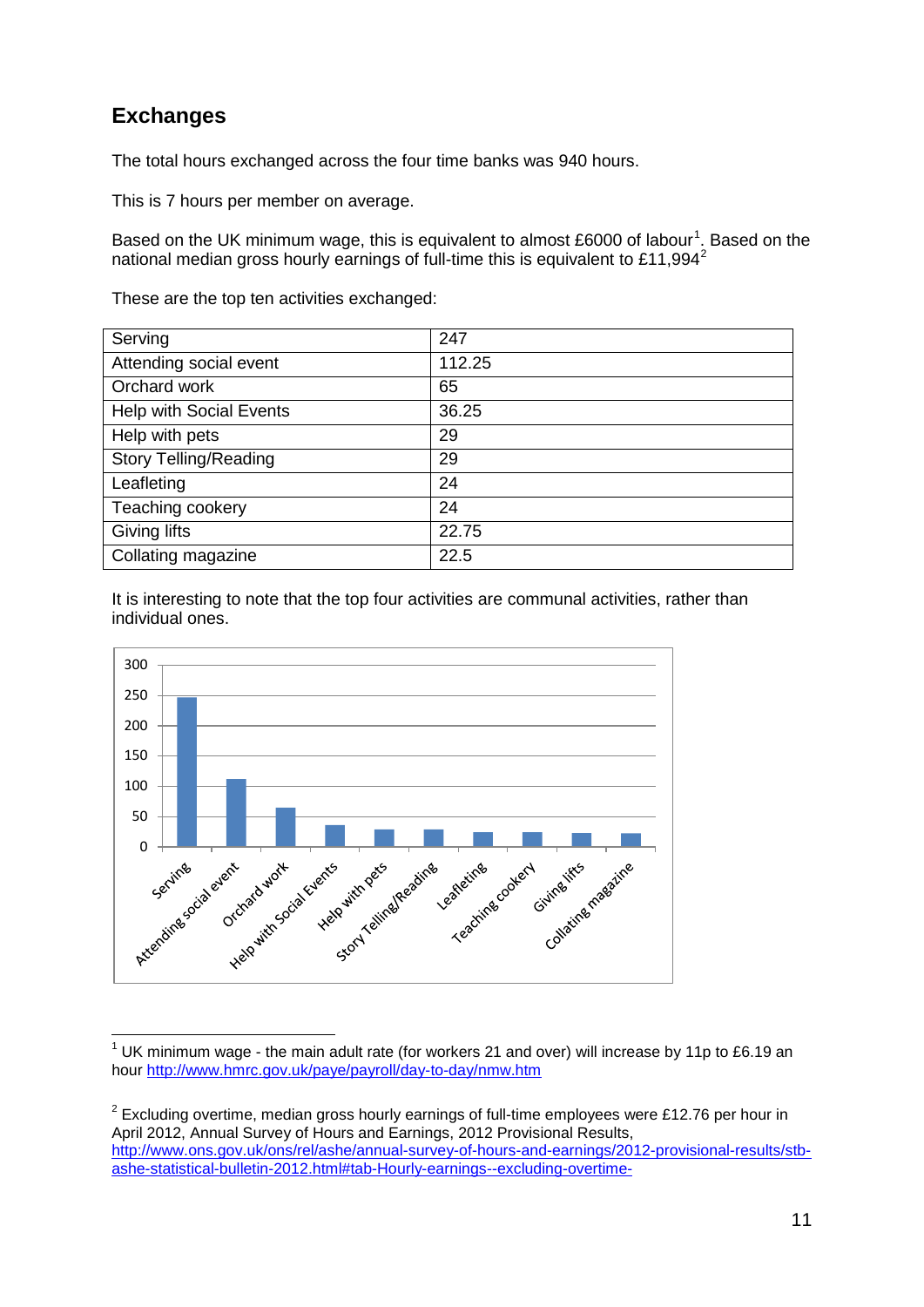#### **Cambourne**

Cambourne has the largest membership at 37 members. In the data period 389.5 hours were exchanged, making it the second largest number of exchanges. This is equivalent to an average of just over 10.5 hours per member. This was spread over the second largest number of different types of activity, with 20 different types of exchange recorded:

| 1.  | Serving                    | 247            |
|-----|----------------------------|----------------|
| 2.  | Leafleting                 | 24             |
| 3.  | Washing/ironing            | 22             |
| 4.  | Fund raising               | 21             |
| 5.  | Cakes                      | 16.5           |
| 6.  | Admin skills               | 11             |
| 7.  | Computer skills            | 6              |
| 8.  | Setting up / clearing away | 6              |
| 9.  | Help with community events | 5              |
| 10. | Gardening                  | 4.5            |
| 11. | <b>Beauty Treatments</b>   | $\overline{4}$ |
| 12. | Christmas Cakes (fruit)    | 4              |
| 13. | Cookery skills             | 4              |
| 14. | Website development        | $\overline{4}$ |
| 15. | <b>Card Making</b>         | 3              |
| 16. | Design work                | $\overline{2}$ |
| 17. | <b>Truffles</b>            | $\overline{2}$ |
| 18. | Simple decorating          | 1.5            |
| 19. | Diagnose PC problems       | 1              |
| 20. | Photography                | 1              |

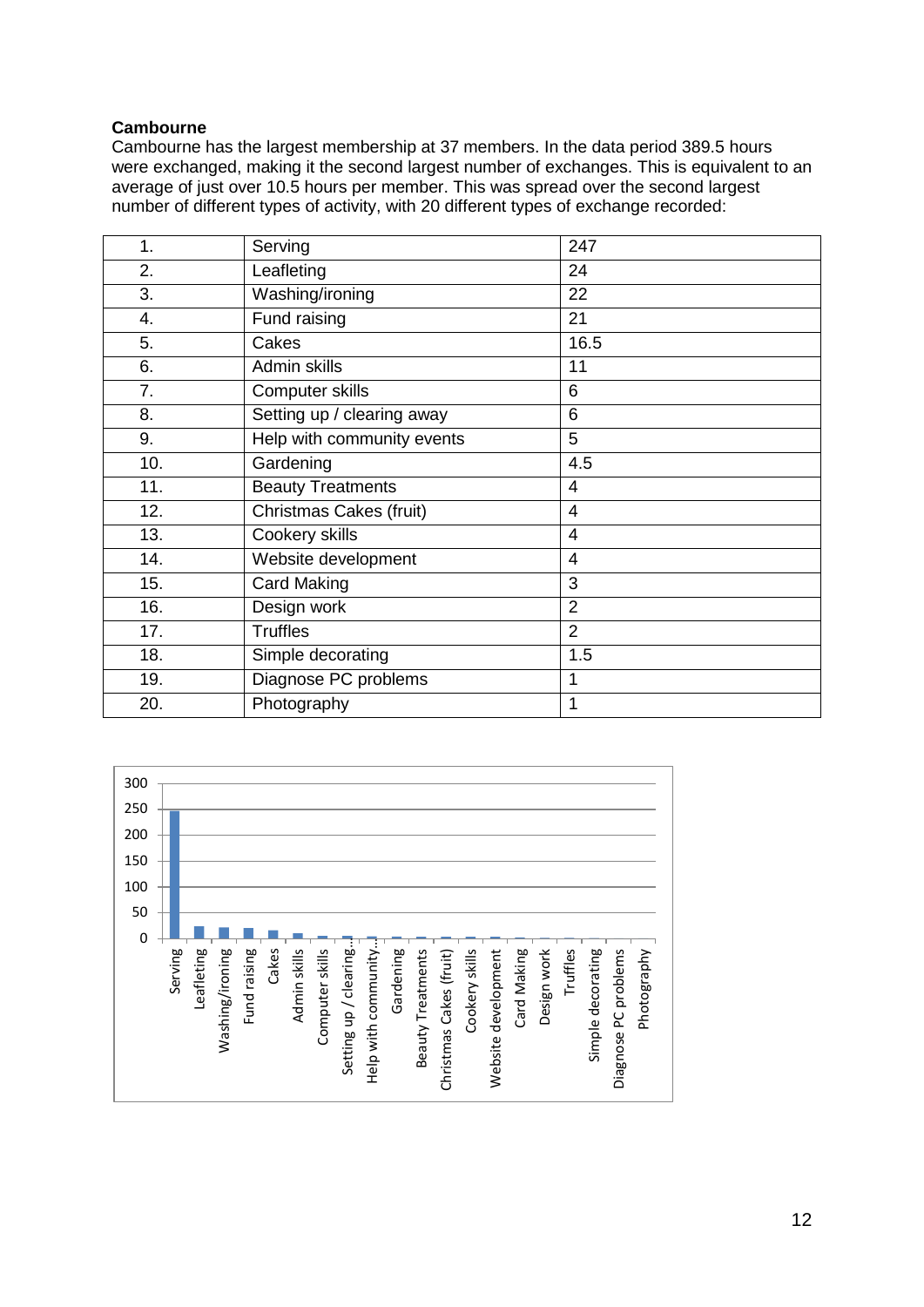#### **Somersham**

Somersham has the largest number of members at 56. In the data period 468.75 hours were exchanged. This is equivalent to an average of just over 8 hours per member. This was spread over by far the largest number of different types of activity, with 40 different types of exchange recorded:

| 1.  | Attending social event             | 112.25                   |
|-----|------------------------------------|--------------------------|
| 2.  | Orchard work                       | 65                       |
| 3.  | <b>Help with Social Events</b>     | 36.25                    |
| 4.  | Help with pets                     | 29                       |
| 5.  | <b>Story Telling/Reading</b>       | 29                       |
| 6.  | Teaching cookery                   | 24                       |
| 7.  | <b>Giving lifts</b>                | 22.75                    |
| 8.  | Gardening                          | 14                       |
| 9.  | Use of equipment                   | 13                       |
| 10. | Woodwork                           | 13                       |
| 11. | Use of Meeting Room                | 12.5                     |
| 12. | <b>Attend Film Club</b>            | $\boldsymbol{9}$         |
| 13. | Cooking                            | 9                        |
| 14. | Storage                            | $\overline{7}$           |
| 15. | Take shopping                      | $\overline{7}$           |
| 16. | Raking grass                       | 6.5                      |
| 17. | Computer skills                    | 5                        |
| 18. | Photo restoration/slide developing | $\overline{5}$           |
| 19. | Public speaking                    | $\overline{5}$           |
| 20. | Litter picking                     | 4.5                      |
| 21. | Attend steering group meeting      | $\overline{4}$           |
| 22. | Hair Dressing/Styling              | $\overline{\mathcal{A}}$ |
| 23. | Organise event                     | $\overline{4}$           |
| 24. | Teaching simple DIY                | $\overline{4}$           |
| 25. | Administration                     | 3.75                     |
| 26. | Leafleting                         | 3                        |
| 27. | Washing/ironing                    | 3                        |
| 28. | <b>Baking</b>                      | $\overline{2}$           |
| 29. | Provide recipe                     | $\overline{2}$           |
| 30. | <b>Singing Lessons</b>             | $\overline{2}$           |
| 31. | Adult literacy/numeracy            | $\mathbf{1}$             |
| 32. | Companionship                      | $\mathbf{1}$             |
| 33. | Design work                        | 1                        |
| 34. | Kung Fu                            | $\mathbf{1}$             |
| 35. | Massage                            | $\mathbf{1}$             |
| 36. | Potty training support             | $\mathbf{1}$             |
| 37. | Teach IT/smartphone                | $\mathbf{1}$             |
| 38. | Chainsawing (certified)            | 0.5                      |
| 39. | Singing songs                      | 0.5                      |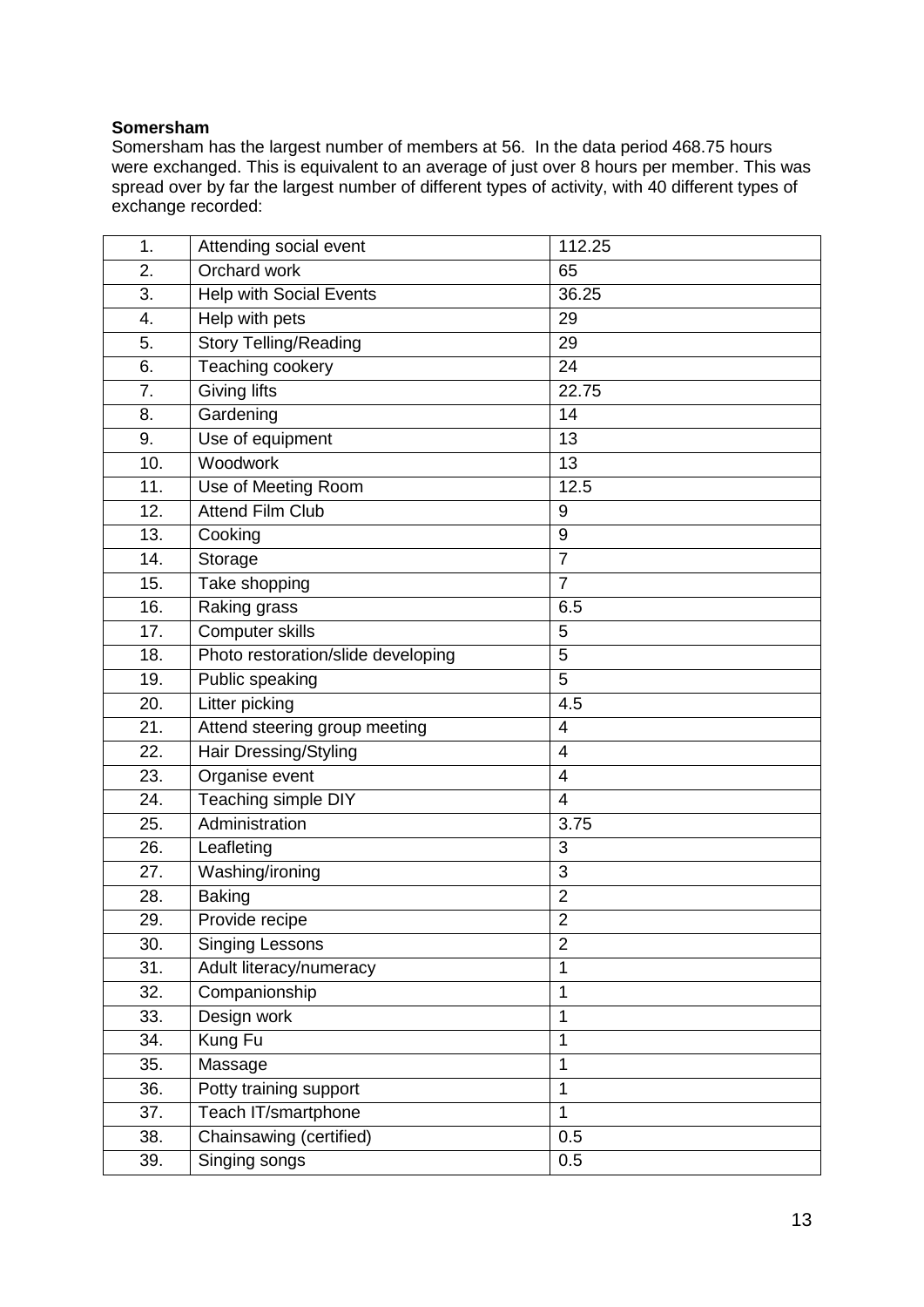| Help with form filling | 40. |  | $\mid$ 0.25 |
|------------------------|-----|--|-------------|
|------------------------|-----|--|-------------|

![](_page_13_Figure_1.jpeg)

#### **Littleport**

Litteport has the fewest members at 12 members. In the data period 34.85 hours were exchanged. This is equivalent to an average of 3 hours per member. This was spread over five different types of activity:

| Collating magazine | 22.5 |
|--------------------|------|
| Leaflet drop       | 6.35 |
| <b>Bingo Books</b> |      |
| Cake making        |      |
| Knitting           |      |

![](_page_13_Figure_5.jpeg)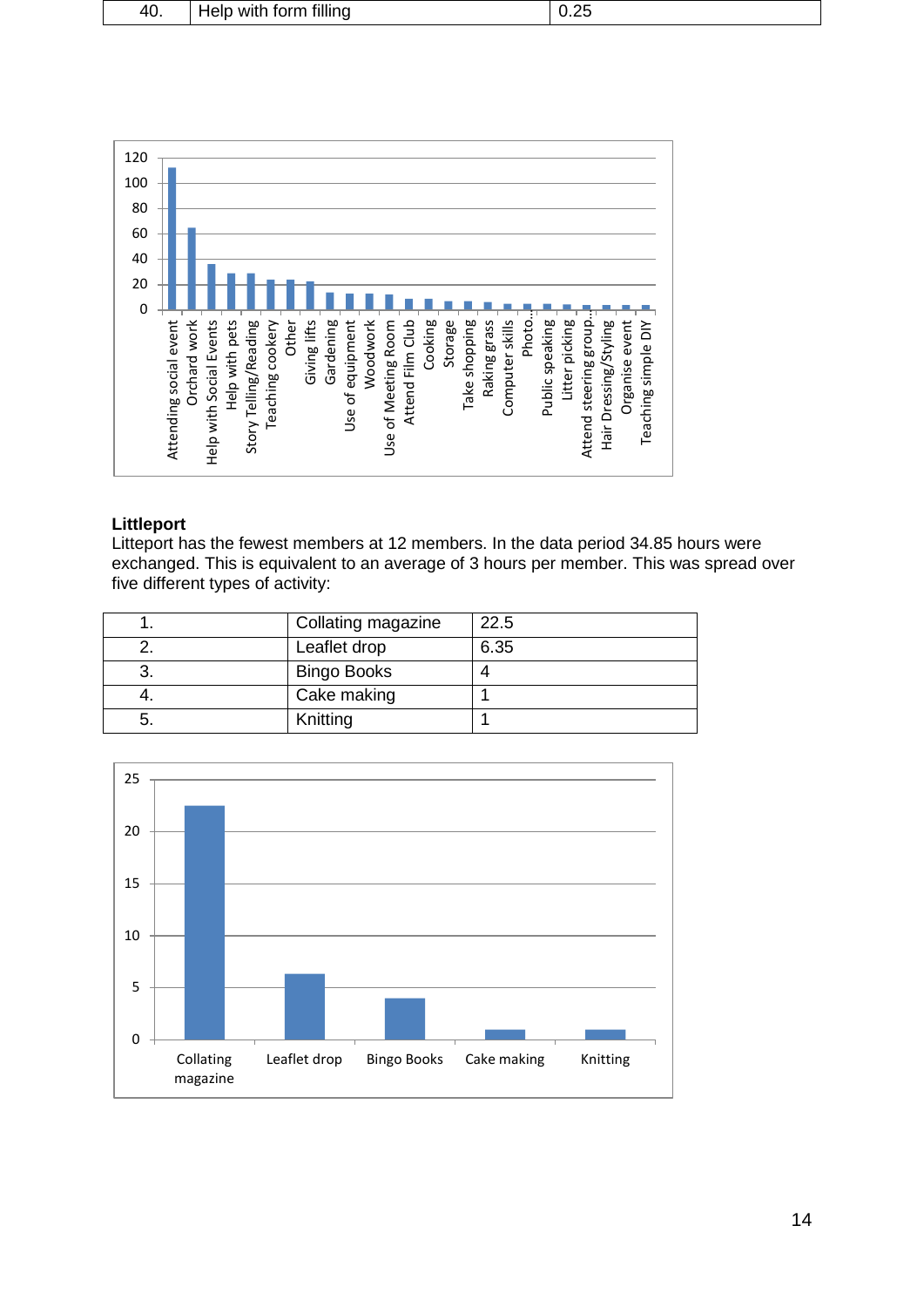### **March**

March has 28 members, making it the third largest in terms of the number of members. In the data period 47 hours were exchanged. This is equivalent to an average of 1.7 hours per member. This was spread over five different types of activity.

|    | Administration        | 20  |
|----|-----------------------|-----|
|    | Leafleting            | 1 ຕ |
| J. | Help with Fundraising |     |
| 4. | Babysitting           |     |
|    | Housework             |     |

![](_page_14_Figure_3.jpeg)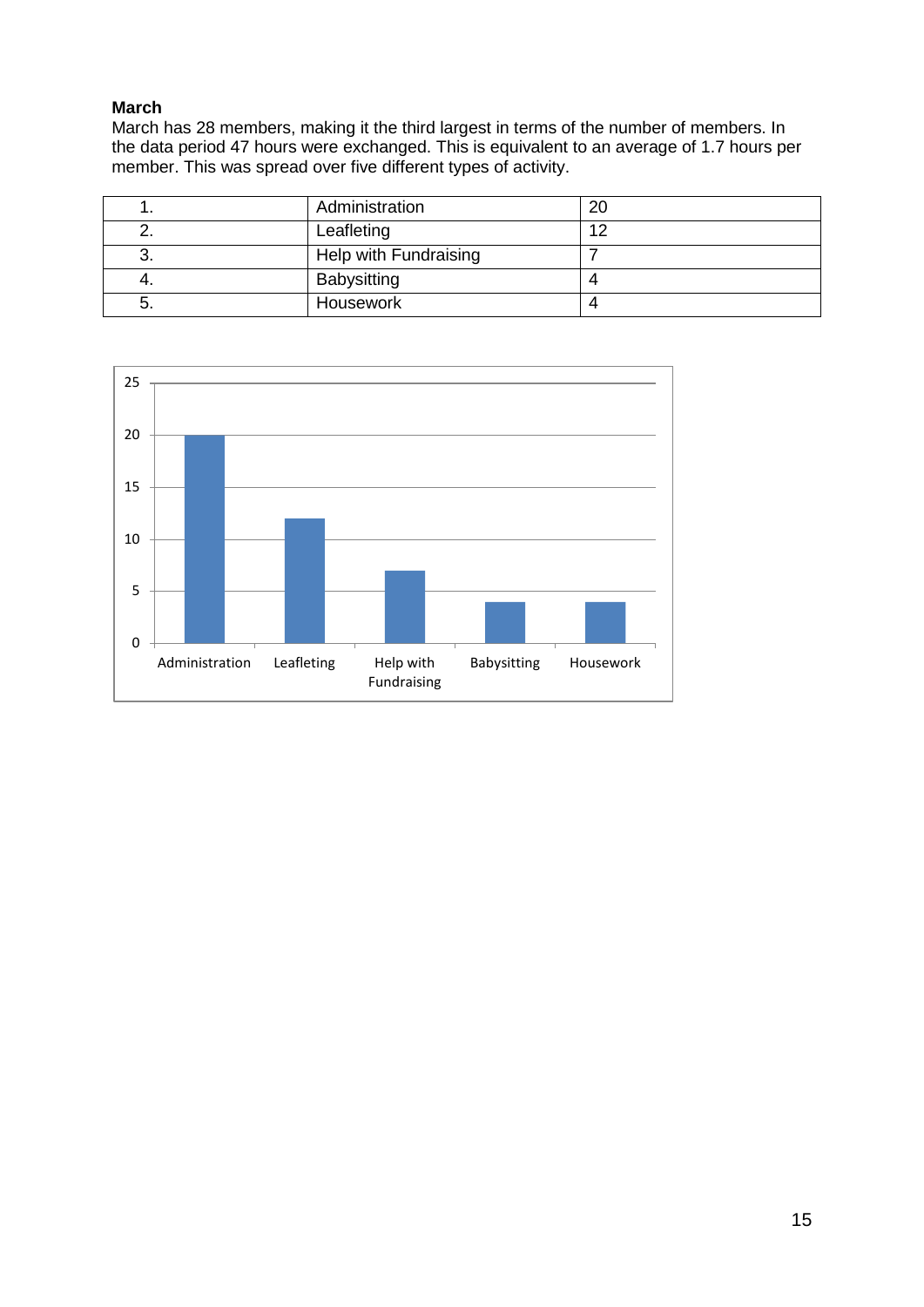# **Progress of the time bank's development**

#### **Successes**

It is clear that increasing numbers of people are involved in the time banks and more members are exchanging hours. They are spread over a range of ages and employment types. The time banks have varying numbers of members and types of exchanges, which reflects their different stages of development. Organisational members have been recruited relatively recently and this is an area the coordinators are keen to develop.

The interviews show that there are both social and physical benefits to members. On the physical side members have had help with issues such as dealing with unmanageable gardens, provision of childcare and lifts to local shops. This practical help can improve wellbeing and can make a big difference to people's lives:

"It helps to keep people independent and at home and this is the main purpose. It is for the health and wellbeing of the village….An example is a lady who is 82 has an enormous garden that is very overgrown. The time bank can't tackle all of it. She can hardly get down the path, the nettles are six feet tall and her front room was pitch black. She has loved gardening but it is completely overgrown. But two time bankers visited her and spent two hours clearing her front garden. But this was enough for her to now be able to say she can potter in her garden and has enabled her to do her own gardening. It is not about taking over, it is about controlling the big stuff so that the weeds are manageable so that she can do the gardening herself and it has given her hours of pleasure. It is enabling". (Time bank coordinator)

Even members who may be considered vulnerable can be active and give back to the time bank as much as they benefit from it:

"[X and Y] They are dream time bankers. They get it. I met them by chance at an event at the nature reserve. Now X phones and asks for help and gets a weekly lift to the shops. He gives back, for example, he fixed the play group fence. It is frustrating as you want to help more like them. They didn't know a single person in the village. They are less isolated and more active". (Time bank coordinator)

For some members these are tasks that they could not carry out themselves, for example through ill health, and could not afford to pay for:

"They get help when they need it and it does not cost them anything. All they need to do is help someone else and they like that there is no money involved". (Time bank coordinator)

This can also have broader benefits to people's wellbeing:

"My health has suffered since I lost my husband. The time bank helps me to get stuff done that I could not afford to pay for or do myself. It has helped me to get over the trauma and helps my health. I have help with ironing and the lady who does my ironing had help with plastering which she could not afford to pay for". (Time bank member)

There are many social benefits to members of participating in the time bank. It brings together different types of people from different generations and interests who otherwise would be unlikely to meet. The interviews show that it is reducing social isolation, increasing people's local networks, and enabling them to feel part of their local community, something which is found to be rewarding: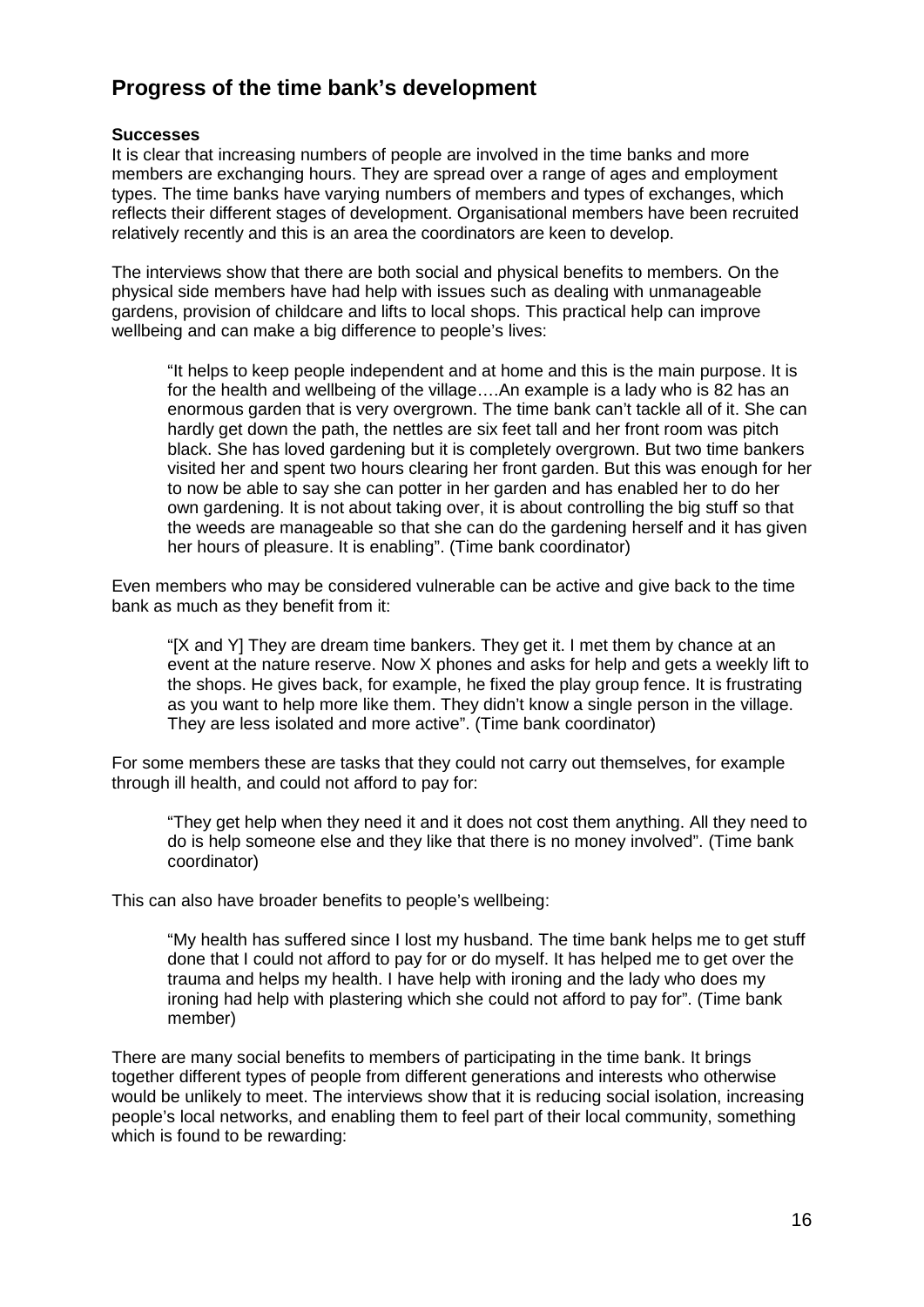"It helps us and gives me something to do….. We like to get out and about and see people. We didn't know anyone but now we go to the coffee morning twice a week". (Time bank member)

Some members are already active in other community organisations and the time bank is a further extension of their community involvement:

"I am already active in the community and have a strongly developed social conscience. What my friend used to call social good egg stuff". (Time bank member)

For some members it is improving their self-esteem and confidence and this is likely to have health benefits:

"There are health benefits. In [time bank A] several people have mental health issues and we have had comments about getting involved and being able to drop in every week for tea and a chat that it has made a huge difference to their lives. They say they now have something to get up for. They look forward to it. People turn up for a chat and there is things to do like collating leaflets or a leaflet drop. People say it makes such a difference to know they are going out. There are some very isolated people". (Time bank coordinator)

Members have been able to use the time bank to develop new skills, some of which are for pleasure or a hobby such as crafts; others are more functional such as help with IT or writing CVs. Participation in the time bank may be supporting members to go on to enter paid employment or start their own business through the boost in confidence and self-esteem, the experience they gain, references they are able to obtain, in addition to help with CVs, interview skills and administrative and IT support.

Reduced social isolation, help with tasks that people are too frail or ill to undertake themselves, and higher self-esteem are all likely to have positive health outcomes. However, this is something that is difficult to 'prove' and therefore attribute directly to participation in the time bank, particularly when most members reported they were in good health.

There are clearly benefits to individuals who are active in the time bank. These individual benefits may also generate some public savings. For example, where people have benefitted from reduced social isolation and better self-esteem, this is likely to improve their mental and physical health, which may result in savings to health budgets, for example, through fewer GP visits. However, value for money is tricky to prove without intense longitudinal research, where outcomes are not monitored, and where there is no counter factual for comparison.

The experiences of active members appear to be very positive. Motivations for joining the time bank vary between types of people and the type of community. Many people join because they want to be part of the community; they want to get to know their community better and each other. But motivations do differ. For example, in Cambourne, which is a relatively affluent but new development, the time bank coordinator said that people are keen to become part of the community but do not really want anything back, they "just want to help". But in March, which is a more rural, established settlement, with lower incomes and employment, the time bank coordinator said that people join because they get something back, they receive help for which they could not afford to pay:

"They get help when they need it and it does not cost them anything. All they need to do is help someone else and they like that there is no money involved. It helps people who can't afford things to be done. And it doesn't affect their benefits which is an incentive".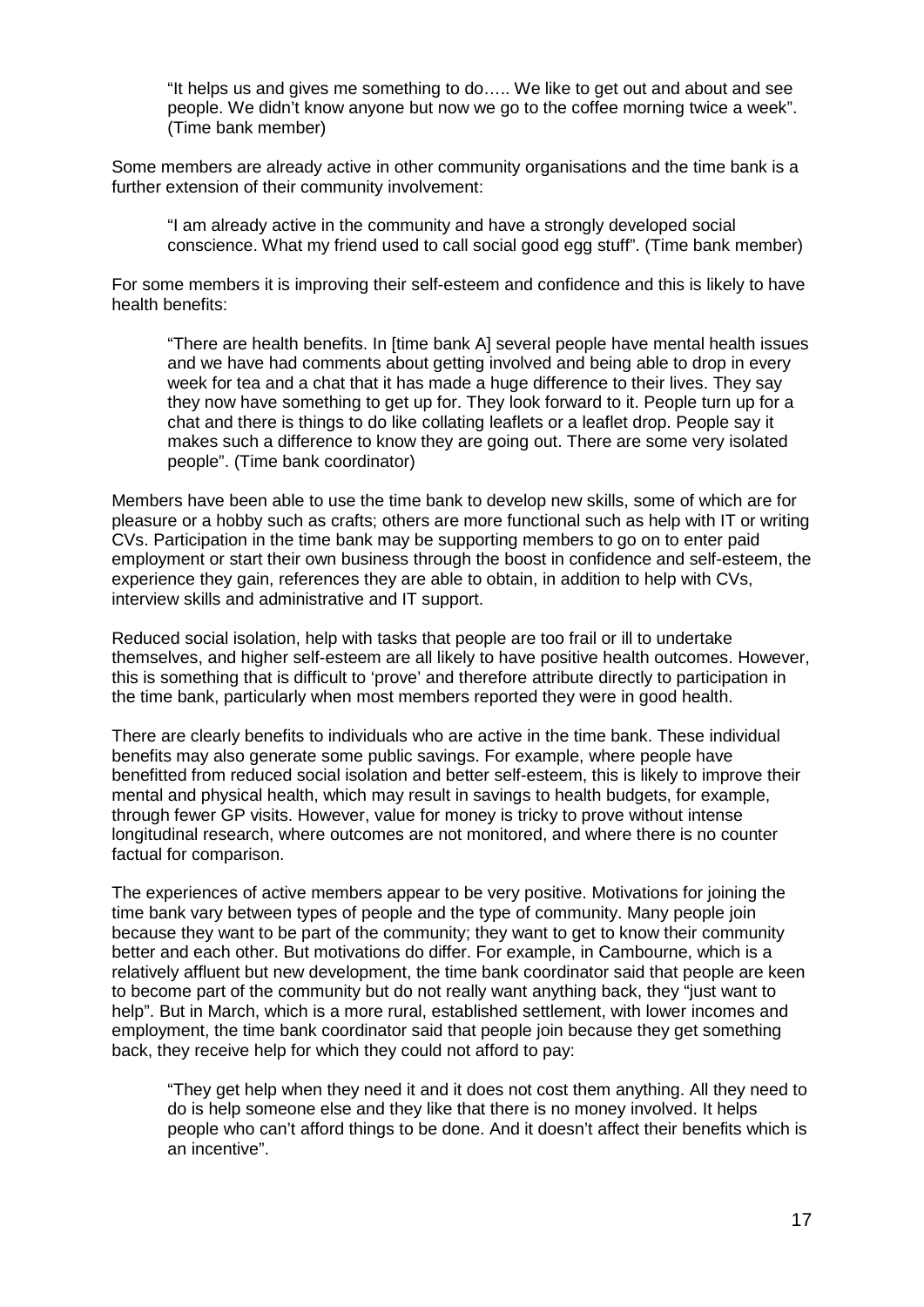The support network for time bank coordinators has been very useful and the coordinators have found talking to other coordinators, other time banks and the steering group very helpful.

#### **Challenges**

The challenges faced in developing the time banks are similar to those reported in other new time banks. Setting up the time bank, recruiting new members and organising existing ones needs a lot of time and energy from time bank coordinators. In some cases this is more time than the part time coordinators are funded for. The nature of the work needed changes as the time bank develops and there is no blue print or guide to follow.

Recruiting members is a challenge, particularly older isolated people, as is encouraging members to be active once they have joined. Getting people to exchange can be difficult; people often prefer to give, whilst others feel they have nothing to offer. There can be a mismatch between the type of members in the time bank. For example, members in Cambourne mainly want to give, especially to older people and there are not many in the development, but Littleport has people with support, health and mental health needs who struggle to give and need help.

Developing the time banks needs resourcing, the time bank coordinator posts are all paid posts, even though part time. However, the investment from public bodies can set the agenda to a degree. For example, one time bank is funded by more than one organisation, but all funders want to see a focus on older vulnerable people. Whilst this is a group that can certainly benefit from the time bank, and a group where the support received may result in public savings, it is not possible to run a time bank with only older vulnerable people. The coordinators have to ensure there is a range of ages and types of people for exchanges to work. They also have to be creative in developing exchanges that enable older or frail people to earn credits.

Whilst the coordinators are keen to recruit more organisations, deciding how best to manage exchanges involving organisations can be difficult.

The aim to involve GPs in the time bank and to develop a referral system has been challenging. GPs are busy and not keen to engage in the project and wary of any kind of referral system.

There is currently little evidence that the time banks would be sustainable without a paid coordinator post as there are no likely candidates from the local communities who would be willing and able to take on the responsibility of coordinating the time bank themselves.